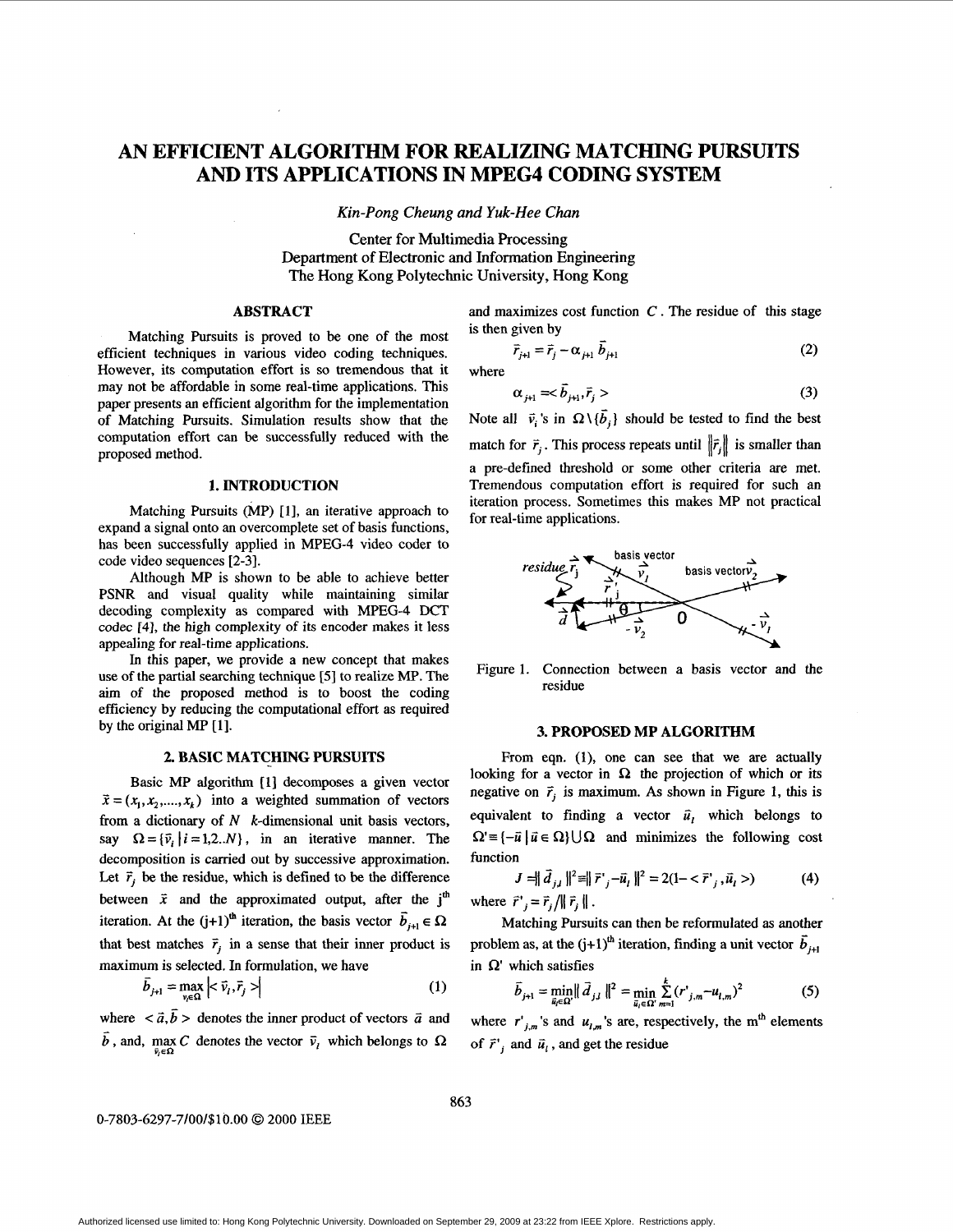$$
\vec{r}_{j+1} = \vec{r}_j - \langle \vec{b}_{j+1}, \vec{r}_j \rangle \vec{b}_{j+1} \n= \vec{r}_j - (1 - J_{\min} / 2) \| \vec{r}_j \| \vec{b}_{j+1}
$$
\n(6)

until the termination criterion is satisified. Here,  $J_{\min} = \left\| \vec{r} \right\|_j - b_{j+1} \left\|^2$  and  $\min_{\vec{u}_i \in \Omega'} C$  denotes the vector  $\vec{u}_i$ which belongs to  $\Omega'$  and minimizes cost function  $C$ .

By doing so, one can effectively convert a MP problem into a vector quantization *(VQ)* problem and make use of those well-developed fast VQ algorithms to reduce the computation effort for realizing MP. In particular, we can make use of the simple partial searching technique **[5]**  to achieve the reduction of computation effort.

Figure 2 shows the basic structure of partial searching technique in pseudo code. It rejects the vector being tested as soon as the accumulated partial sum of product, say  $J_{\text{acc}}$ , is larger than or equal to a threshold  $T_{\text{min}}$  during evaluating  $\|\overline{d}_{i,j}\|^2$ . The encoder knows that this particular basis vector is not the right one before completing the evaluation of its cost. If the vector survives, its cost will become the new  $T_{\min}$  for testing the vectors left.

$$
\begin{aligned}\n\text{initialize } T_{\text{min}}; \\
\text{for all } \bar{u}_i's \text{ in } \Omega' \\
J_{acc} &= 0; \\
\text{for } (m = 1 \text{ to } k) \\
J_{acc} &= J_{acc} + (r_{j,m} - u_{i,m})^2; \\
\text{if } (J_{acc} < T_{\text{min}}) \text{ break;} \\
\text{if } (J_{acc} < T_{\text{min}}) \\
T_{\text{min}} &= J_{acc}; \\
\bar{b}_{j+1} &= \bar{u}_i; \\
\end{aligned}
$$

Figure 2. Structure of partial searching technique

# **4. TRICKS FOR IMPROVING EFFICIENCY**

It is not easy to conclude that the proposed approach can definitely reduce the computation effort in terms of number of operations. On one hand, the proposed approach successfully transforms the nature of the problem such that the partial searching technique can be exploited to reduce computation effort. On the other hand, that the size *of* the dictionary is doubled increases the number of vectors to be tested. As a matter of fact, if one cannot quit the inner loop shown in Figure 2 in a few steps, the computation effort required will be even more. Hence, tricks should be played to make the best use of the partial searching technique and reduce the number of vectors to be searched prior to the search or at the earliest stage. They are discussed **as**  follows:

• Obviously, the earlier we test the right basis vector  $\overline{b}_{i+1}$ , the sooner we have  $T_{\text{min}} = J_{\text{min}}$ . More basis vectors can then be rejected in the early stage of the evaluation of their costs and hence more computation effort can be saved. Therefore, the search sequence should be well organized.

- In order to make  $J_{acc} \geq T_{min}$  happen sooner so as to quit sooner during evaluating the cost *of* an inappropriate  $\bar{u}_i$ , one should sort  $(r'_{i,m}-u_{i,m})$ 's for all  $m \in \{1,2..k\}$  and accumulate their square values from the largest one to the smallest one.
- Note  $\vec{u}_i$  and  $-\vec{u}_i$  appear as a pair in  $\Omega'$ . If  $\|\vec{d}_{i,l}\|^2$  is the minimum at the moment, then we will have  $\|\vec{r}'_{i}-\vec{u}_{i}\|^{2} \leq \|\vec{r}'_{i}+\vec{u}_{i}\|^{2}$  and hence  $-\vec{u}_{i}$  can be rejected immediately.
- Partial searching technique is not always positive. When the threshold  $T_{\min}$  is very large, it is likely that we cannot reject an inappropriate  $\vec{u}_i$  in a few of steps during the evaluation of its cost. Accordingly, the computational effort required will be very high. In such a case, it is better to evaluate the cost directly with  $J = 2(1 - |\langle \vec{r}^1_i, \vec{u}_i \rangle|)$ , which will be able to test both  $\vec{u}_i$ and  $-\vec{u}_l$  simultaneously. A predefined threshold  $T_h$  is used to check if it is the case.
- One may also compare the signs of the elements of  $\vec{u}_i$ with those of  $\vec{r}'$ . If the number of matches is smaller than a predefined threshold  $T<sub>s</sub>$ , then we may assume  $\vec{u}<sub>t</sub>$ is unlikely to be the right vector and reject it directly. Note this assumption is not always true and hence sometimes it will reject the right vector though it seldom happens when an appropriate *T,* is used. In this paper, the number of sign matches between vectors  $\vec{v}_t$

and 
$$
\vec{r'}_j
$$
 is defined as  $S(\vec{v}_i, \vec{r'}_j) \equiv \sum_{m=1}^k \{sign(v_{i,m} \times r'_{j,m})\},$   
\n $\begin{cases}\n1 & a > 0\n\end{cases}$ 

where  $sign(a) = \begin{cases} 0 & \text{if } a = 0. \end{cases}$  $\begin{vmatrix} -1 & a < 0 \end{vmatrix}$ 

From eqn. (4), we have  $J_{\text{min}} \leq 2$ . Hence, any basis vector the accumulated partial sum of which is larger than **2** can be rejected immediately during evaluating its cost function. In fact, by assuming that the basis vectors are evenly distributed over the vector space, one may even make a more aggressive assumption that  $J_{\min} < \frac{1}{N} \sum_{\bar{v}_i \in \Omega} ||\bar{v}_i - \bar{v}_i||^2$ , where  $\bar{v}_i \in \Omega$  is the closest basis vector to  $\vec{v}_i$ . Note  $\Omega$  is generally overcomplete basis vector to  $v_i$ . Note sz is generally overcomplete<br>and hence we have  $\frac{1}{N} \sum_{\bar{v}_i \in \Omega} ||\vec{v}_i - \vec{v}_{i+}||^2 << 2$ . This can be used as the initial value of  $T_{\text{min}}$  to reject basis vectors more effectively.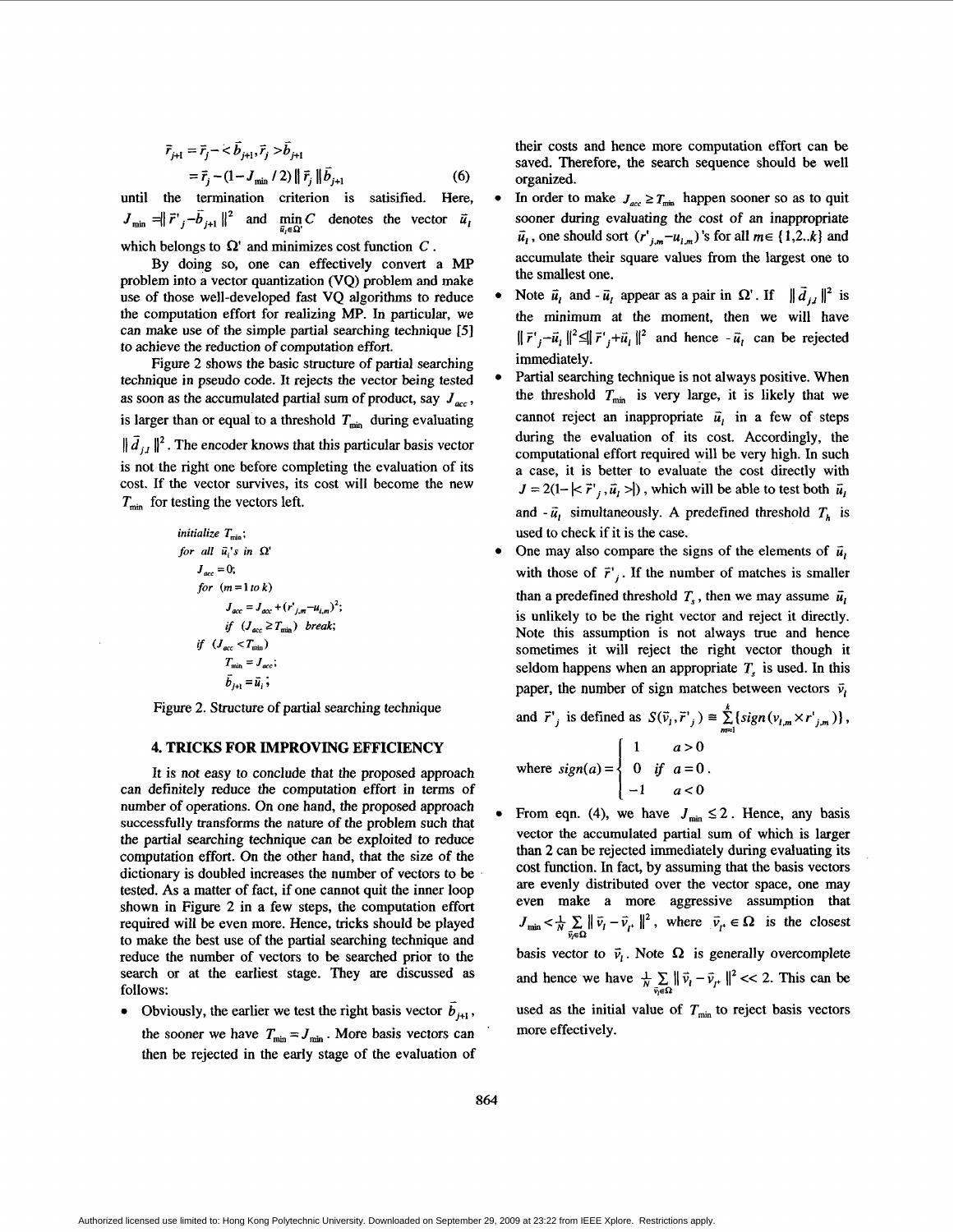Figure *3* shows the flow of using partial searching technique to find  $b_{j+1}$  when a normalized residual input vector  $\vec{r}$ , is given.



Figure 3. Flow of using partial searching technique to find a basis vector for representing a normalized residual vector

# **5. APPLICATIONS IN MPEG4 CODING SYSTEM**

The video coding standard MPEG-4, which aims at providing many new features to cater for future multimedia applications, should have the ability to encode video objects

of arbitrary shapes **[6].** In conventional block-based image/video coding schemes [7,8], images are partitioned into blocks of pixels before encoding and image segments of arbitrary shapes cannot be coded efficiently. In order to achieve the goal, different coding techniques for encoding image segments of arbitrary shapes have been developed 191.

We applied the proposed MP algorithm to encode image segments of arbitrary shapes as in **[3].** First, with the input of an image and its corresponding mask, image segments of arbitrary shapes are formed as follows. We divide a masked image into blocks of **NxN** pixels. Then block classification is performed. Three types of block are defined. They are foreground blocks, background blocks and boundary blocks. Foreground blocks are encoded with conventional block-based DCT coding technique. Background blocks contain useless information and hence are discarded. Boundary blocks, which consist of both foreground object and background, are coded with MP.

### **6. SIMULATION RESULT**

A simulation is performed to evaluate the efficiency of the proposed MP algorithm. The coding scheme discussed in section *5* was used as a vehicle to evaluate the complexity of the algorithm. The basis vectors used for constructing a dictionary are masked version of *64*  predefined orthogonal DCT vectors. The zigzag sequence employed in JPEG for encoding DCT coefficients was used as the searching sequence for  $b_j$  's in the realization of the proposed algorithm.

The proposed MP algorithm is tested with different standard sequences including Kids, Weather Report, *Akiyo, News* and *Bream*. In the simulation, thresholds  $T_h$  and  $T_{min}$ are, respectively, set and initialized to be 1.2. The **ftrst** 150 frames of each testing sequence are encoded with either basic MP (BMP) **[l]** or the proposed algorithm(MMP). Figure 4 shows the average number of arithmetic operations required to achieve a particular residual energy level in all boundary blocks when the Bream sequence was encoded. One can see that the number of multiplications required for MMP is significantly reduced **as** compared with that of BMP at a cost of an increase of addition. Similar results were obtained with other testing sequences. Table 1 summaries the results of the case that the matching pursuit carried out in a boundary block stops when the energy of the residue is less than 5% of the energy of the foreground portion of the block. The figures shown in Table 1 are normalized with respect to the number of operations required for BMP. Unlike other modified MP algorithms such **as** [lo], the output of the proposed algorithm is basically identical to that of the BMP **as** there is no difference in their basic structures.

For the evaluation of the coding performance of the aforementioned video coding scheme, DCT coding with